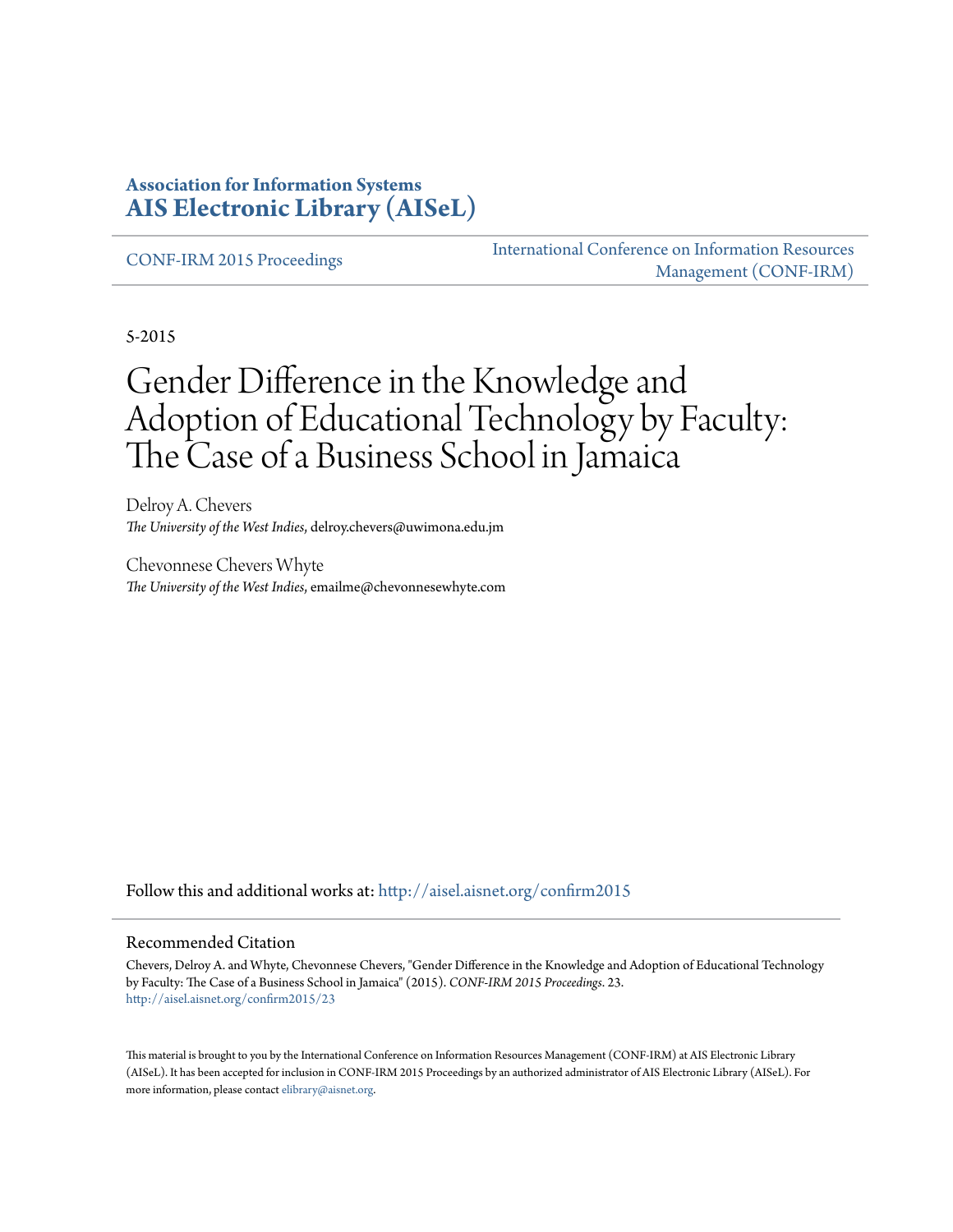## **R06. Gender Difference in the Knowledge and Adoption of Educational Technology by Faculty: The Case of a Business School in Jamaica**

Delroy A. Chevers The University of the West Indies [delroy.chevers@uwimona.edu.jm](mailto:delroy.chevers@uwimona.edu.jm)

Chevonnese Chevers Whyte The University of the West Indies [emailme@chevonnesewhyte.com](mailto:emailme@chevonnesewhyte.com)

#### *Abstract*

This paper seeks to inform our understanding of the role played by gender in the process of educational technology adoption in a business school in Jamaica. Gender difference studies in educational research are becoming popular but there are few studies in this domain in higher education, especially with respect to faculty. The research examines the expertise of faculty in educational technologies, as well as their adoption and non-adoption in using these technologies in teaching and learning. The study found that males accounted for 62% of faculty exhibiting high levels of expertise in educational technologies in comparison to 38% for the females. The level of adoption for males was statistically higher than females. In addition, the main enhancer was found to be "educational technologies have the potential to enhance teaching and learning" and the main barriers, "there is no reward from administration for using educational technologies in teaching". The study reinforces the need for further research to assist with the formulation and implementation of the national policy on using educational technologies to enhance teaching and learning in Jamaica.

#### *Keywords*

Business School, Educational Technology, Faculty, Gender, Jamaica

#### **1. Introduction**

Despite the pervasiveness of information and communication technology (ICT), ICT adoption in tertiary institutions remains invariably low (Buabeng-Andoh, 2012; Cox, Preston and Cox, 1999). This predicament persists amidst the important role of ICT in teaching and learning which is evidenced by the high investment in ICT by many institutions in an effort to improve the delivery of education. This problem is exacerbated with the discovery that female faculty use less ICT in the teaching and learning process than their male colleagues (Buabeng-Andoh, 2012; Campbell and Varnhagen, 2002; Zhou and Xu, 2007). It is said that this is due to females limited technology access, skill and interest (Volman and van Eck, 2001). This low adoption can negatively impact the effectiveness of the teaching and learning process, as scholars believe that ICT in the form of educational technologies can be an effective tool in supporting the transformation of students in the education industry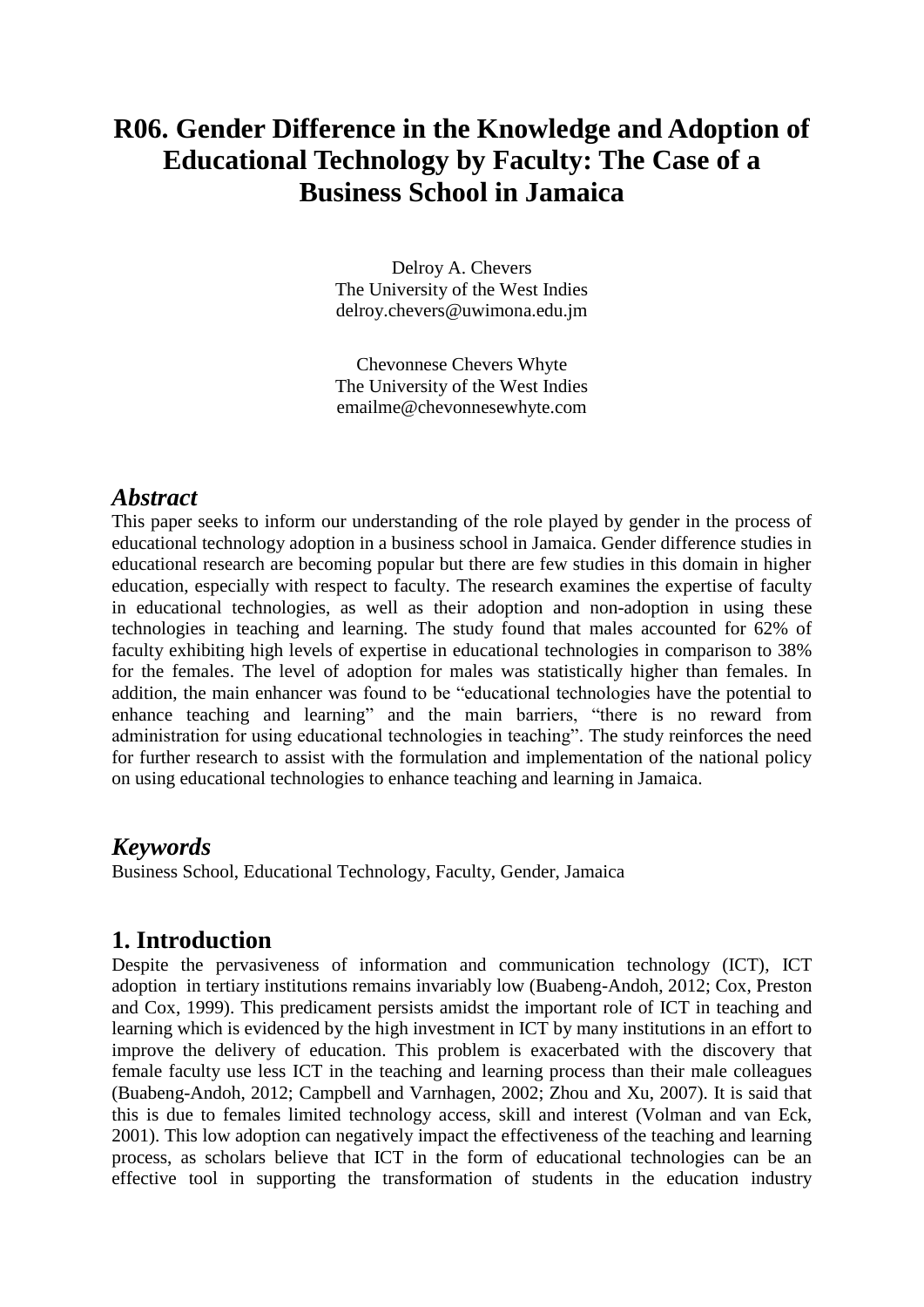(Hennessy, Harrison and Wamakote, 2010). Educational technology is the study and ethical practice of facilitating learning and improving performance by creating, using, and managing appropriate technological processes and resources (Januszewski and Molenda, 2008).

It is believed that the use of educational technologies in teaching can benefit both faculty members and students (Hennessy et al., 2010). Most faculty perceive technology as being very useful by providing content characteristics, being enjoyable and contributing to making teaching and learning easier (Buabeng-Andoh, 2012; Hennessy et al., 2010). It is felt that faculty members who use technology in their classrooms, usually demonstrate high levels of energy, are hardworking and perseverant (Hennessy et al., 2010). Research have shown that educational technology can facilitate the learning process in large classes (Hennessy et al., 2010), a condition that is prevalent in many tertiary institutions in developing countries which include Jamaica. Likewise, some of the arguments in support of students admiration of education technologies include; its ability to kindle students' interest and learning in the subject and also its ability to motivate and allow for diversity while supporting productive learning (Cox, Preston and Cox, 1999).

However, it is widely believed that technology has traditionally played a gender role in western society. In general, the design of software and the language of computing have traditionally reflected a bias towards male culture (Campbell and Varnhagen, 2002). However, there is a growing demand on university professors – of all genders - to use educational technologies in teaching due to increased course loads, large class sizes, greater research and publication requirements and more university service commitments (Spotts, Bowman and Mertz, 1997). But as faculty begin to use more educational technologies in the teaching and learning process, it is important to understand the various approaches taken by males and females, so that the process may be better facilitated (Campbell and Varnhagen, 2002).

There have been studies regarding the inclusion of technology in education (Cox et al., 1999), but most of these studies are inconclusive (Campbell and Varnhagen, 2002). Furthermore, only a few studies have addressed the gender differences relating to faculty adoption and use of educational technologies in higher education (Spotts et al., 1997), with far less studies in Jamaica. Hence, this study seeks to inform our understanding of the role played by gender in the process of educational technology adoption in a business school in Jamaica. Specifically, the purpose of this study is to assess the level of knowledge and adoption of educational technologies in teaching by faculty, as well as to ascertain the enhancers and barriers of technology adoption in teaching. As a result, our research questions are:

- 1. Are male faculty members more knowledgeable about education technologies than their female colleagues?
- 2. Do male faculty members use more educational technologies in teaching than their female colleagues?
- 3. What are the main enhancers to the use of educational technologies in teaching?
- 4. What are the main barriers to the use of educational technologies in teaching

This study aims to provide insights which can assist with the formulation of the teaching and learning policy decisions going forward in Jamaica, especially since the business school being studied was only recently established. An important characteristic of this study is that it is conducted in a country which is challenged by the barriers in the adoption and use of educational technologies in the classroom which are outlined within the literature. These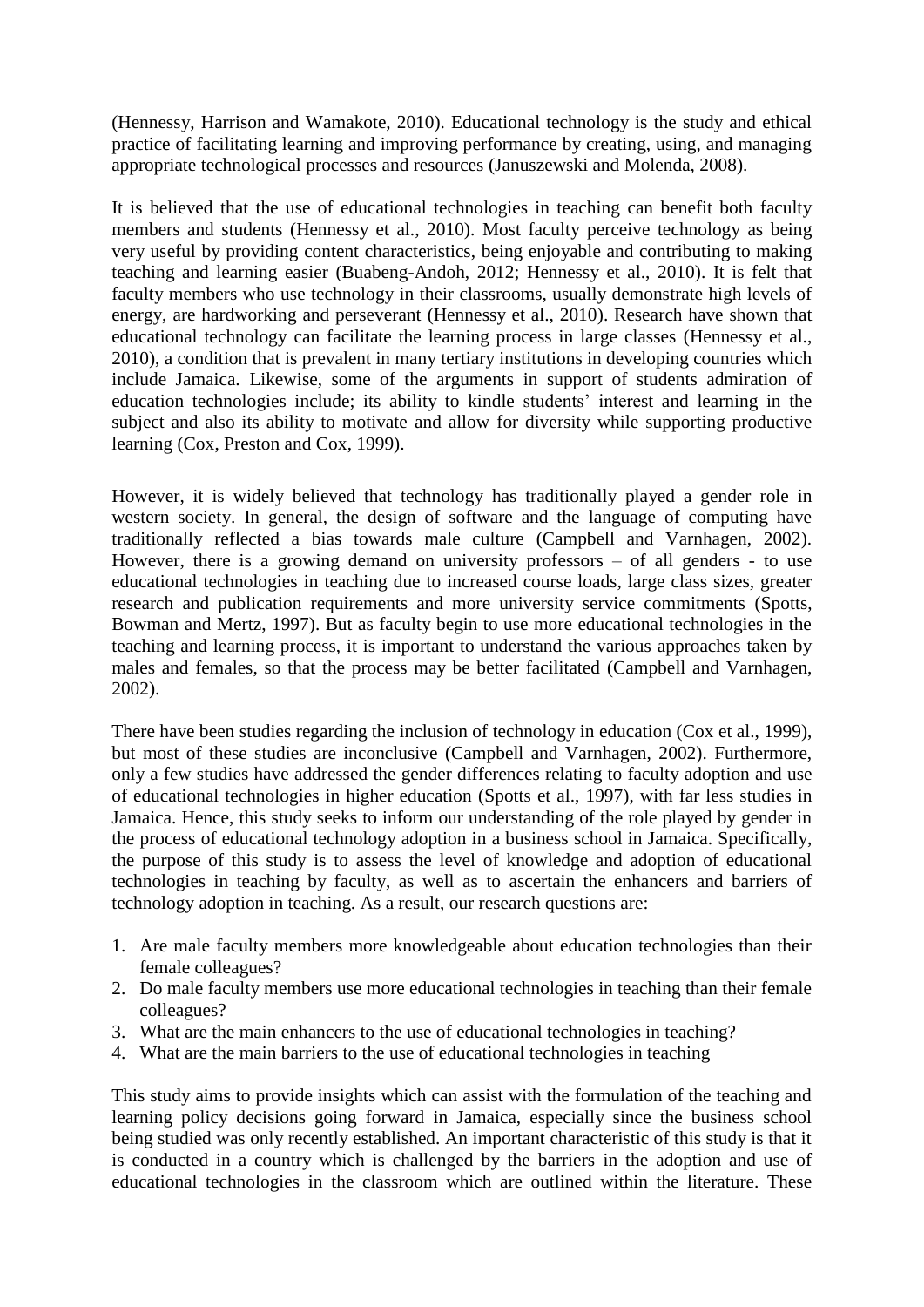barriers include faculty attitude and motivation towards technology, stress, anxiety, access to computers (Campbell and Varnhagen, 2002). The literature also posit that the effective adoption and use of educational technologies in institutions is greatly dependent upon the availability and accessibility to resources such as hardware, software and communication infrastructure (Hennessy et al., 2010). These resources are scarce in low-income countries (Hennessy et al., 2010), with Jamaica being no exception.

The problem is compounded with the fact that Jamaica is ranked at  $85<sup>th</sup>$  out of 144 countries in the world in terms of network readiness index (Bilbao-Osorio, Dutta and Lanvin, 2013). The network readiness index is a measure that seeks to evaluate the degree of a society's preparedness and readiness to take advantage of their ICT infrastructure (Dutta, Bilbao-Osorio and Geiger, 2012). From this result it is safe to say that individuals of this society are not readily prepared to take advantage of the benefits of ICT usage. It is with this in mind that it is felt that faculty members need to be supported to get the most from using technology in the classroom, especially where resources are limited (Hennessy et al., 2010).

The expected contribution of this study is to assist policy makers in the formulation and implementation of national and institutional policies on technology use to enhance teaching and learning in Jamaica. The rest of the paper is organized as follows: A review of the relevant literature on educational technology adoption is presented in the next section, followed by the methodology. This is followed by the presentation of our findings and discussion, and finally a conclusion is offered.

### **2. Literature Review**

Information communication and technology (ICT) integration has brought remarkable changes to society in the  $21<sup>st</sup>$  century (Buabeng-Andoh, 2012). ICT integration in this study is described as the means of using any ICT tool (i.e. Internet, e-learning technologies, jump drives, etc.) to assist teaching and learning (Williams, 2003). ICT has been changing many aspects of higher education in areas such as administration and the method of teaching and learning (Zhou and Xu, 2007). More specifically, ICT in the form of educational technologies is being demanded and are playing an increasingly important role in tertiary education (Campbell and Varnhagen, 2002). It is strongly believed that educational technologies have the potential to assist tertiary faculty members address the increasing demands on their time, knowledge and energy (Spotts et al., 1997). As a result, today's educational institutions are restructuring their educational curricula and lecture room facilities in an attempt to bridge the existing technology gap between the educational sector and the business sector (Leidner and Jarvenpaa, 1995), reduce the load of faculty and enhance classroom delivery. This is evident in the huge amount of expenditure on ICT to improve teaching and learning. For example, the US government spent \$4.7 billion in higher education in 2009 and the UK government spent £2.5 billion in the same year (Nut, 2010).

Despite the huge investment in ICT infrastructure, equipment and faculty professional development to improve education and the learning process, there still remains low adoption and use of education technologies in teaching and learning (Gulbahar, 2007). This has caused the education sector to lag behind the business sector in terms of ICT adoption (Leidner and Jarvenpaa, 1995), which can place tertiary graduates at a disadvantage in the world of work. The necessary restructuring of the educational process requires effective adoption of educational technologies into the prevailing environment in an attempt to promote meaningful learning, as well as promote faculty productivity (Tomei, 2005). But to successfully adopt and implement educational technology in institutions depends largely on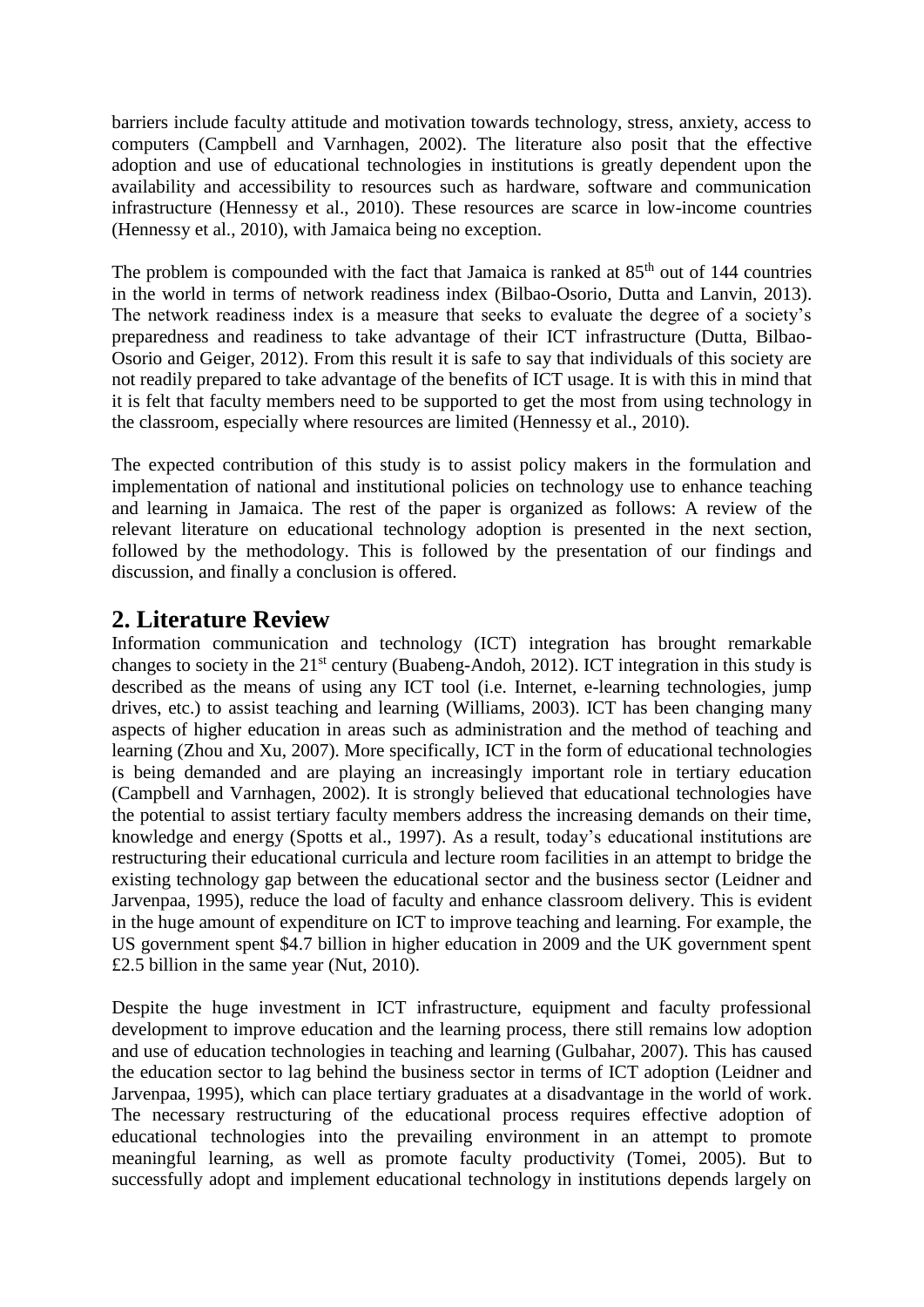the attitude of faculty and the support given by the institution (Buabeng-Andoh, 2012). Adoption in this study is defined as the decision of an individual to make use of an innovation as the best course of action available (Rogers, 2003).

There is evidence that differences exist in how males and females approach, perceive and implement educational technologies (Campbell and Varnhagen, 2002), and this has been manifested in research findings in which men and women use technology differently at the workplace and in tertiary institutions (Parry and Wharton, 1995). Based on this perceived difference, academic structures tend to view men as producers of knowledge (researchers) while women are seen as conduits or teachers (Campbell and Varnhagen, 2002). It is posited by Park (1996) that historically women spent more of their time on activities relating to teaching than on research activities. Although females spend more time on teaching than research, they are still not spending enough time on ways to incorporate educational technologies in the teaching and learning experience.

Studies have shown that female faculty members are integrating educational technologies into their teaching less than their male colleagues (Jamieson-Proctor, Burnett, Finger and Watson, 2006). However, in another study, although in a basic school, it was found that female teachers applied educational technologies more than the male teachers (Breisser, 2006). In contrast, research exists which suggest that gender differences are minimal (Fife-Schaw, Breakwell, Lee and Spencer, 1987). In fact, Anduwa-Ogiegbaen and Isah (2005) did not find any significant difference between male and female faculty in their usage of the Internet and Gerlich (2005) also found that gender played a minor role in faculty perceptions of teaching online.

Despite the conflicting findings regarding male and female adoption and use of educational technologies, it was discovered by Cox et al. (1999) that the most important factors highlighted by tertiary faculty members in their teaching are:

- Making the lessons more interesting
- Making the lessons easier
- More fun for faculty and students
- More diversity
- More motivating
- More enjoyable
- Improving presentation of teaching materials
- Giving the faculty more prestige
- Making faculty administration more efficient

Although it is reported that the gender gap has reduced in recent years (Yukselturk and Bulut, 2009), gender differences still attract attention in today's educational research (Voyer and Voyer, 2014). But very few studies examine the gender differences in the use of educational technologies at the tertiary level (Zhou and Xu, 2007), and more so among faculty within a business school in Jamaica.

It is widely accepted that there is low uptake of educational technology in many developing countries and this trend is expected to continue unless concerns such as Internet connectivity and bandwidth, quality teacher training and respect for teachers are addressed (Wright, 2014). In response to some of these concerns, the Jamaican government allocated \$1.2 billion in the 2014/15 fiscal year to continue its E-Learning Project. In addition, the government also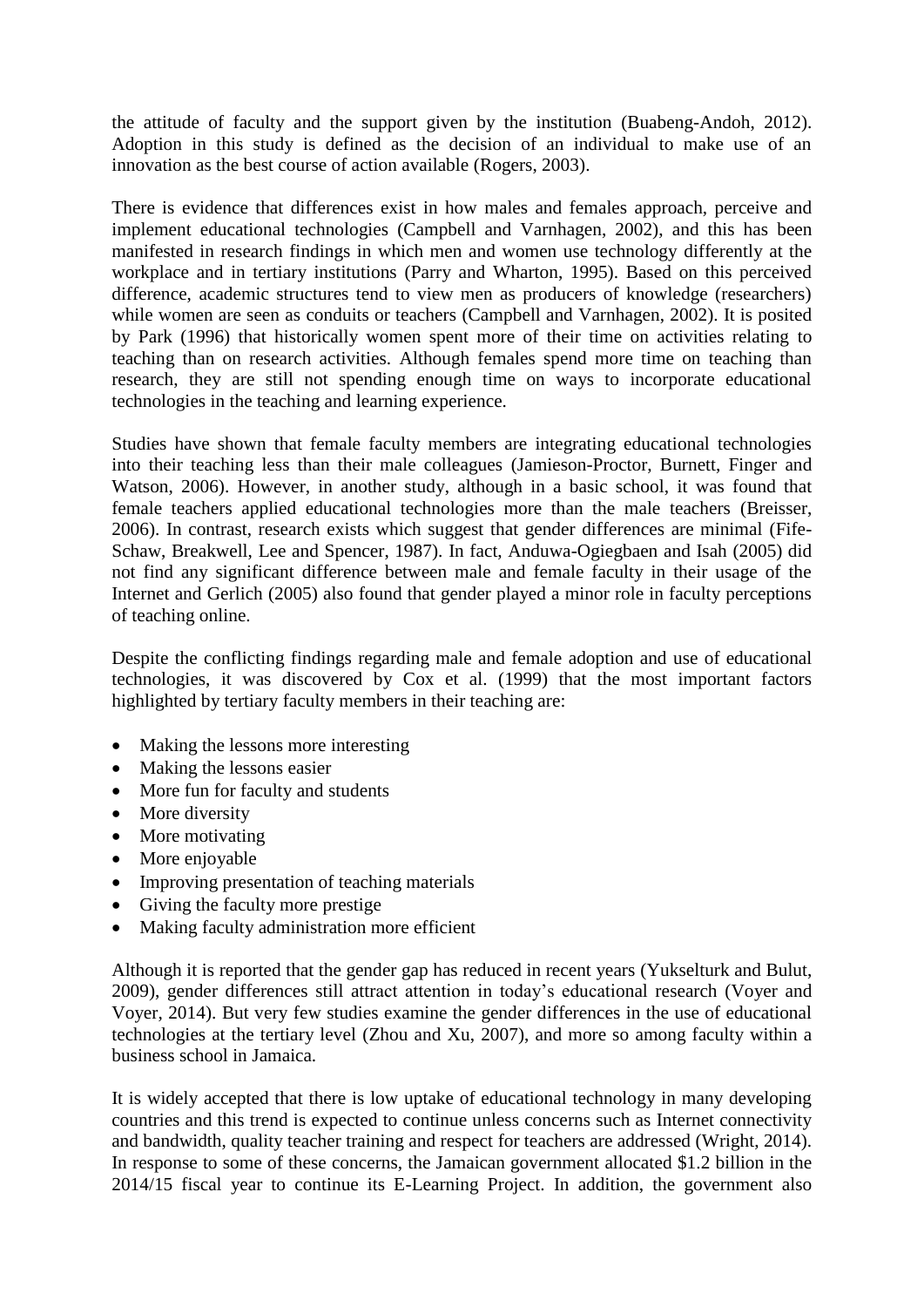embarked upon a 'Tablet for School' project in which a total of 25,000 tablets were distributed to teachers and students in 38 educational institutions island wide. This project is collaboration between the Ministry of Education and the Ministry of Science, Technology, Energy and Mining. According to the Minister of State in the Ministry of Science and Technology, the project is expected to enhance and strengthen the culture of entrepreneurship and innovation among Jamaican students. It is believed that technology will encourage students to experiment, think outside the box, be creative and come up with solutions which can enhance a culture of entrepreneurship and innovation (Robinson, 2014). Although these investments and projects are geared primarily at secondary schools, there is growing awareness and interest being shown across the country whether secondary or tertiary institutions regarding e-learning and educational tools.

The institution being studied evolved into a tertiary institution with over 47,000 registered students from over 40 countries, supported by 16 countries in the English-speaking Caribbean. The institute graduates about 9,000 students annually. The business school within the university was established recently. It evolved from the merger of two departments within the university. The business school has an enrolment of over 2,500 students (both undergraduate and graduate students). Thirty-six percent (36%) of the total school enrolment are male with the remaining 64% being females. The teaching and learning within the school is facilitated by ninety-seven (97) faculty members (both full-time and part-time), with the majority being female faculty. The motivation to study this business school in Jamaica is based on the fact that the merger is recent, and one of the main objectives of the merger is to provide more flexible options to effectively engage with students.

## **3. Methodology**

The targeted survey respondents were full-time and part-time lecturers at the institution's business school. The survey instrument was pilot tested with seven lecturers at the university in which the focus was to assess face validity. An online survey approach was taken. The instrument was emailed to 72 lecturers but only 40 were completed, giving a 55% response rate. The survey instrument had thirty-five questions which included demographic data and the survey items. Thirty-one items were scaled questions and the last question was openended. A Likert scale anchored on 1 being strongly disagreed and 7 being strongly agreed were used to assess respondents' perception on the different categories being measured. These categories included expertise in educational technologie, adoption of educational technology in teaching, motivators for the use of educational technology and barriers to the use of educational technology in teaching.

The demographic profile showed that 45% of the respondents were female while 55% were male. The vast majority of respondents (62%) were full-time staff 62% while only 38% were part-time staff. An additional breakdown showed that the majority of the sample held the position of lecturer (62.5%). Some 12.5% of the sample was Senior Lecturers while both Assistant Lecturers and Research Assistants each held a meager 7.5% of the population. The final 10% of the sample was equally split between Instructors and Tutors. An examination of the sample by age group showed that the majority of the respondents were between the ages of 50 to 59 years old (42.5%). Some 27.5% of the sample was between the ages of 30 to 39 years while 17.5% were between 40 to 49 years old. It was reported that 10% of respondents were less than 29 years while 2.5% of respondents were older than 60 years old.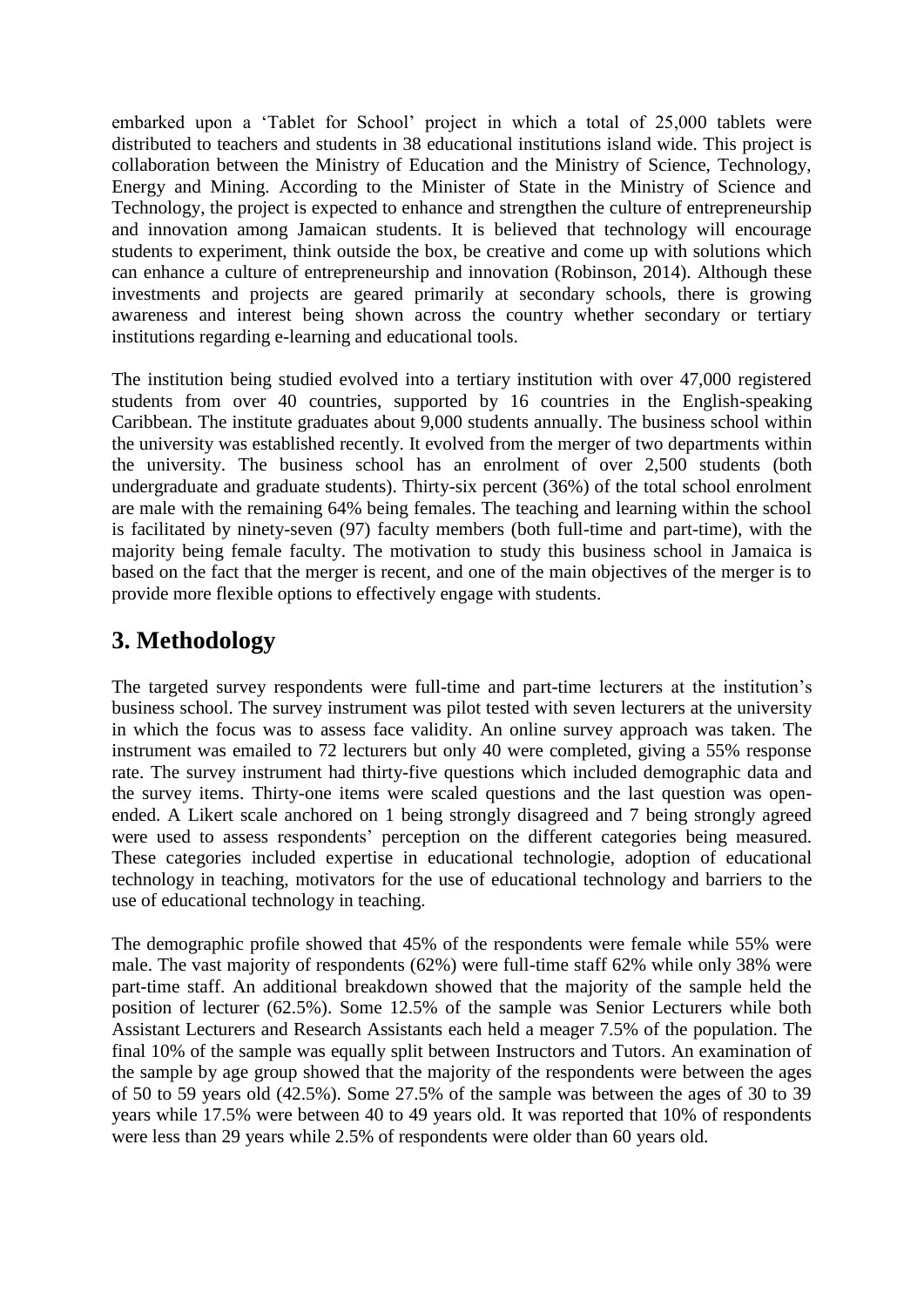## **4. Findings and Discussion**

#### **4.1 Reliability**

Reliability analysis which is concerned with the consistency of a measure in repeated observations (Babbie, 2010), was conducted on the survey items. Cronbach alpha was chosen as the measure to test the survey items for reliability due to its popularity. Our tests revealed that reliability was established in all items because the cronbach alpha readings were above the 0.7 threshold (Chin, 2010). The reliability readings ranged from 0.733 to 0.885, as shown in Appendix A, B and C, with the survey item "I consistently use educational technology in my teaching" having the lowest reading, and "I am knowledgeable at using online tutorials in my teaching" having the highest reading.

#### **4.2 Expertise in educational technology**

From the analysis, it is observed in Figure 1 that the overall level of expertise in educational technologies is high with approximately 53.8% of the business school faculty members exhibiting high levels of expertise. In an attempt to classify the variable as high or low, it was transformed into a dichotomous variable, by finding the median score and any reading below the median is classified as low and those readings above the median are classified as high. Further analysis was conducted on the variable in its continuous form to assess whether difference in gender impacted the level of expertise in educational technologies in the school.



**Figure 1:** Graph showing the level of expertise in educational technologies in the school

In examining the level of expertise in educational technologies of the sample by gender, it was observed in Figure 2 that 62% of faculty members who exhibited high levels of expertise were male while 38% were female. Of the staff who exhibited low level of expertise, 44% were male while 56% were female.



**Figure 2:** Graph showing the level of expertise in educational technologies by gender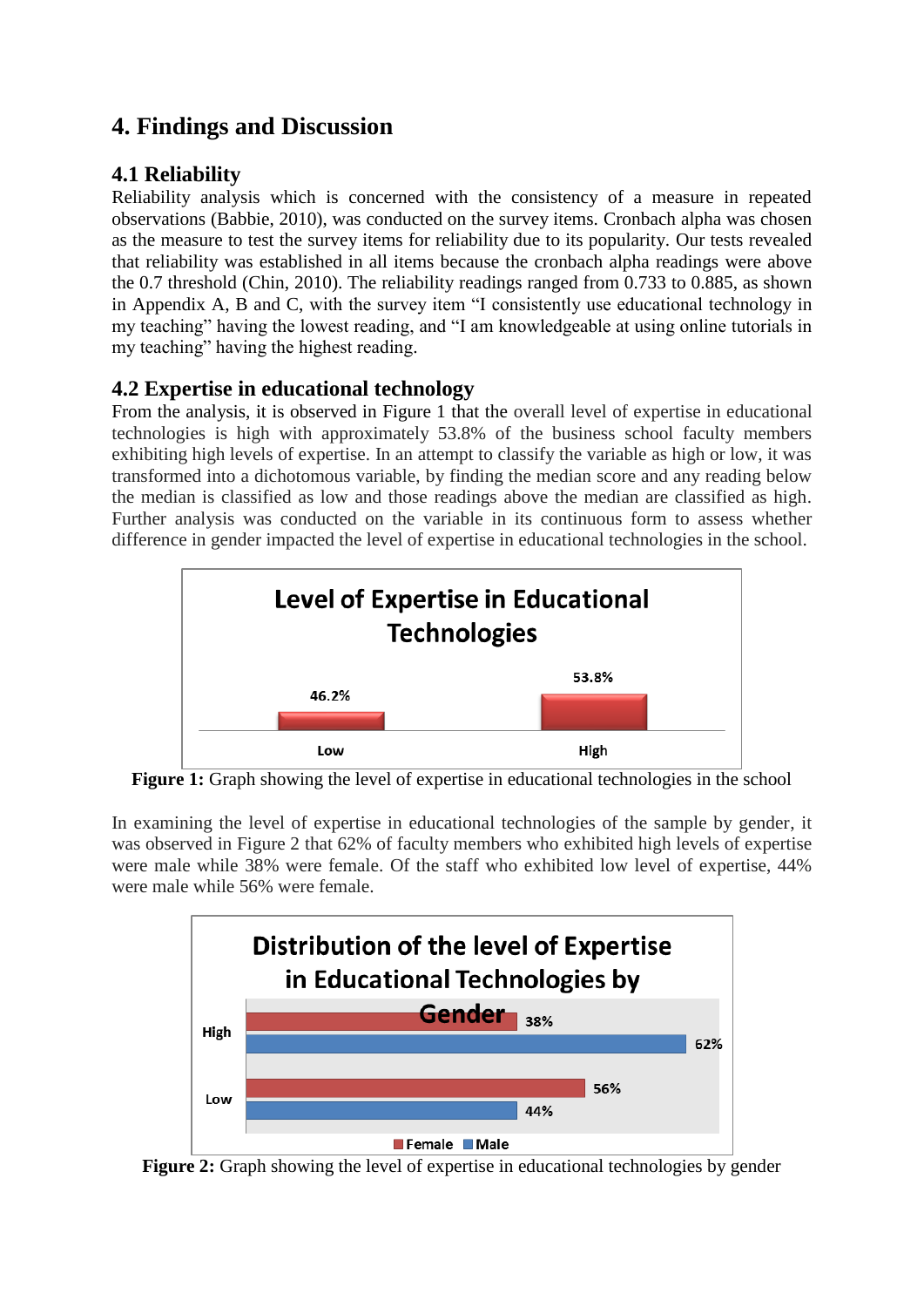To statistically assess the level of expertise in educational technologies by gender, Mann Whitney U test was employed. From the analysis, it can be concluded that the level of expertise for males (mean rank  $= 21.57$ ) was not statistically different from females (mean rank =18.17); U = 156, p = .282,  $\alpha$  = 0.05.

The finding of male faculty being more knowledgeable about educational technology was expected in this study. But we expected that there would be a statistical difference between male and female faculty, as it is widely believed that the design of software and the language of computing have traditionally reflected a bias towards male culture (Campbell & Varnhagen, 2002). In addition, males have traditionally had better access to technology (Campbell & Varnhagen, 2002). As a result, most studies have discovered that male faculty members are integrating educational technologies into their teaching more than their female colleagues (Jamieson-Proctor et al., 2006).

#### **4.3 Adoption of educational technology**

In assessing the adoption and use of educational technologies in teaching it was observed in Figure 3 that the overall level of adoption was high with approximately 61.5% of faculty reporting high levels of adoption. Further analysis was conducted on the variable in its continuous form to assess whether difference in gender impacts the level of adoption in educational technologies in teaching at the school.



**Figure 3:** Graph showing the level of adoption of educational technologies in the school

In examining the level of adoption of educational technologies of the sample by gender it was shown in Figure 4 that 66.6% of the staff who exhibited high levels of adoption were males while 33.3% were females. Of the staff who exhibited low levels of adoption, 33.3% were male while 66.6% were female.

It is claimed that if faculty members believe that the use of ICT will not fulfill their needs or the needs of their students, then most likely they will not integrate ICT in the form of educational technology into their teaching (Buabeng-Andoh, 2012). Hence, it is reasonable to assume that male faculty perceived that these technologies can fulfil the needs of their students in areas such as making the lessons more interesting, making the lessons easier, providing more fun and enjoyment for faculty and students and facilitating more diversity.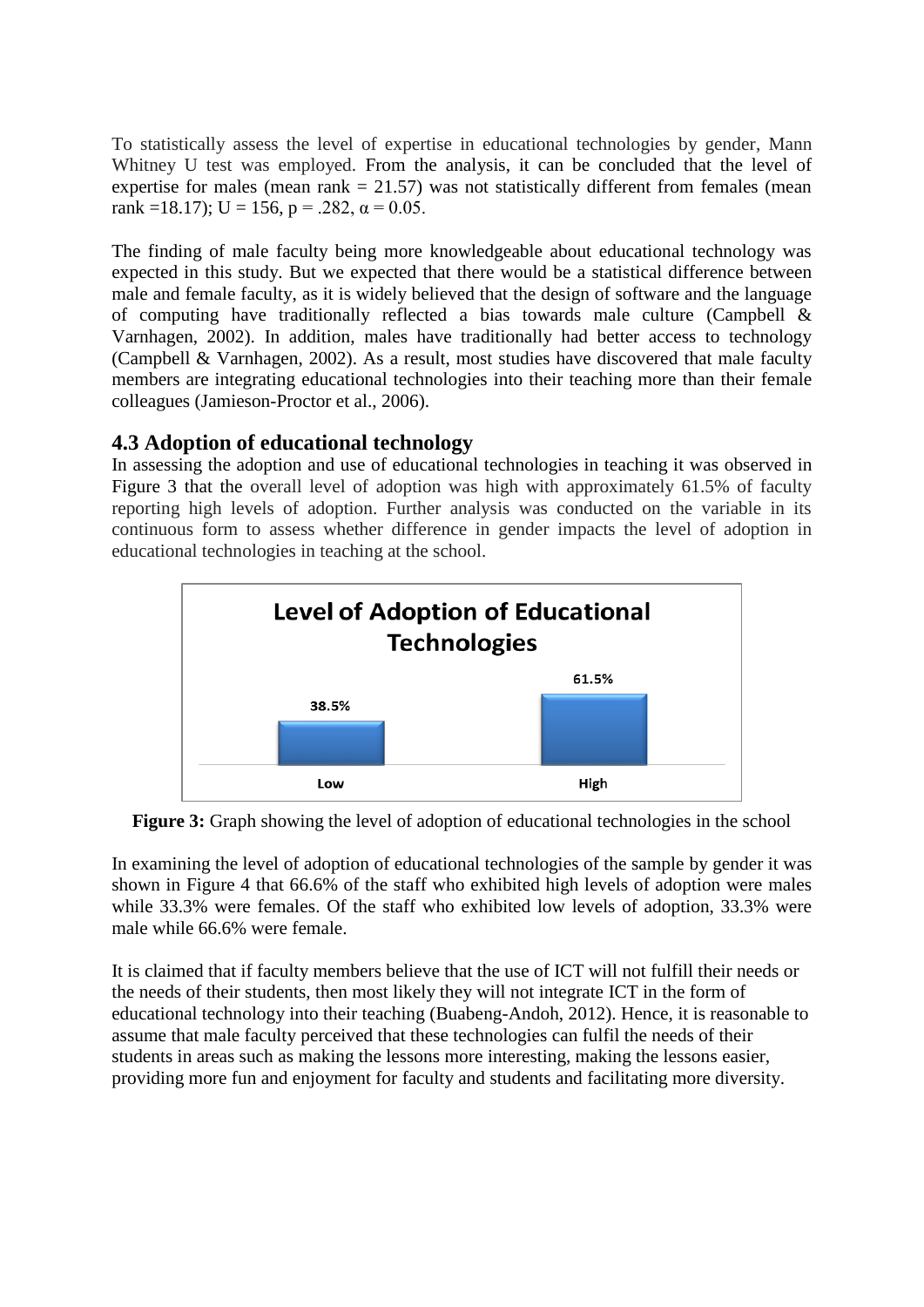

**Figure 4:** Graph showing the level of adoption in educational technologies by gender

To assess the level of adoption in educational technologies by gender, Mann Whitney U test was employed. From the analysis, it can be concluded that the level of adoption for males (mean rank = 22.86) was statistically higher than females (mean rank = 16.67); U = 129, p = .045,  $\alpha = 0.05$ .

An assessment of the difference in faculty status (full-time or part-time) impacted the level of adoption in educational technologies in teaching at the school was conducted using the independent sample the Mann Whitney U test.



**Figure 5:** Graph showing the level of adoption of educational technologies by status

Graphically it is observed in Figure 5 that of the staff who exhibited high levels of adoption, 75% were male while 25% were female. Of the staff that exhibited low levels of adoption 47% were male and 53% were female.

Based on further analysis, it can be concluded that the level of adoption for full-time (mean rank = 20.42) was not statistically different from part-time (mean rank =19.25);  $U = 129$ ,  $p =$ .722,  $α = 0.05$ .

#### **4.4 Enhancers**

In terms of motivators (enhancers) to use educational technologies in teaching, the study found that the top three enhancers as shown in Figure 6 are:

- 1. Educational technologies have the potential to enhance teaching and learning.
- 2. Educational technology enables me to make a subject interesting.
- 3. I don't want to fall behind my colleagues who use educational technology in teaching.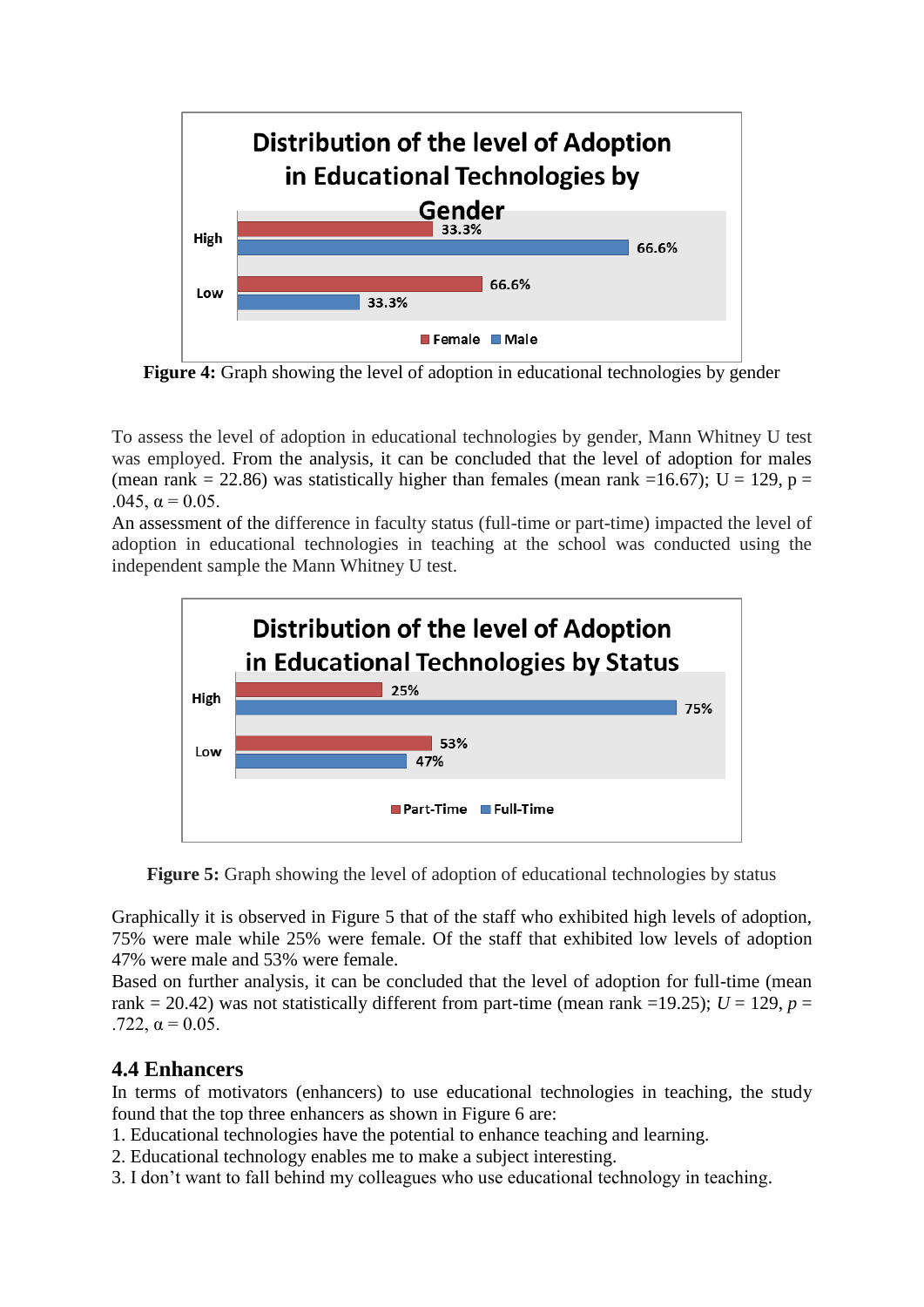| Factor                                         | Mean     | <b>Standard deviation</b> | Rank           |
|------------------------------------------------|----------|---------------------------|----------------|
|                                                | $N = 40$ |                           |                |
| Educational technologies have the potential to | 6.436    | 0.882                     | 1              |
| enhance teaching and learning                  |          |                           |                |
| Educational technology enables me to make a    | 5.872    | 1.260                     | $\overline{2}$ |
| subject more interesting                       |          |                           |                |
| I don't want to fall behind my colleagues who  | 5.872    | 1.380                     | $\overline{2}$ |
| use educational technology in teaching         |          |                           |                |
| Educational technology provide an              | 5.718    | 1.255                     | $\overline{4}$ |
| environment appealing to different learning    |          |                           |                |
| styles                                         |          |                           |                |
| Educational technology enable students to      | 5.615    | 1.426                     | 5              |
| collaborate in learning                        |          |                           |                |
| Students expect lecturers to use educational   | 5.590    | 1.446                     | 6              |
| technology in teaching                         |          |                           |                |
| I enjoy figuring out how to use ICT in         | 4.795    | 1.780                     | 7              |
| teaching                                       |          |                           |                |
| The institution policies encourage faculty to  | 4.718    | 1.776                     | 8              |
| use educational technology in teaching         |          |                           |                |

**Figure 6:** Outlines the motivating factors for using educational technologies in teaching in descending order

These results are not surprising as the literature addresses the notion of these technologies enhancing the teaching and learning process and making the delivery of content interesting (Cox et al., 1999). This belief is in alignment with survey respondent #1 in the General Comments section below who stated, "I believe that educational technology should be the way forward for every type and area of delivery". In addition, it is posited that for faculty to be at the cutting edge of knowledge production and creation, they need to be educated to use ICT effectively and creatively (Hennessy et al., 2010). However, in developing countries most faculty have minimal or no ICT skills training and as a result struggle to take advantage of these technologies (Hennessy et al., 2010).

#### **4.5 Barriers**

The barriers to using educational technologies are many (Campbell and Varnhagen, 2002). These barriers are manifested more in female faculty in comparison to male faculty (Campbell and Varnhagen, 2002; Zhou, 2007). The barriers to using educational technologies include attitude, motivation, stress, anxiety and lack of access to computers (Campbell & Varnhagen, 2002). Against this background, we analyzed the barriers to the adoption of educational technologies in teaching and found the top three barriers as shown in Figure 7 to be:

- There is no reward from administration for using educational technologies in teaching
- There is lack of time to develop computer-based instructions
- There is unstable software

The number one ranked barrier came as a surprise because it speaks to rewards being given for the use of technology in teaching. This is in alignment with an external reward being the main motivator to use educational technology instead of being internally driven. Notwithstanding, we had expected the number two ranked barrier to be number one because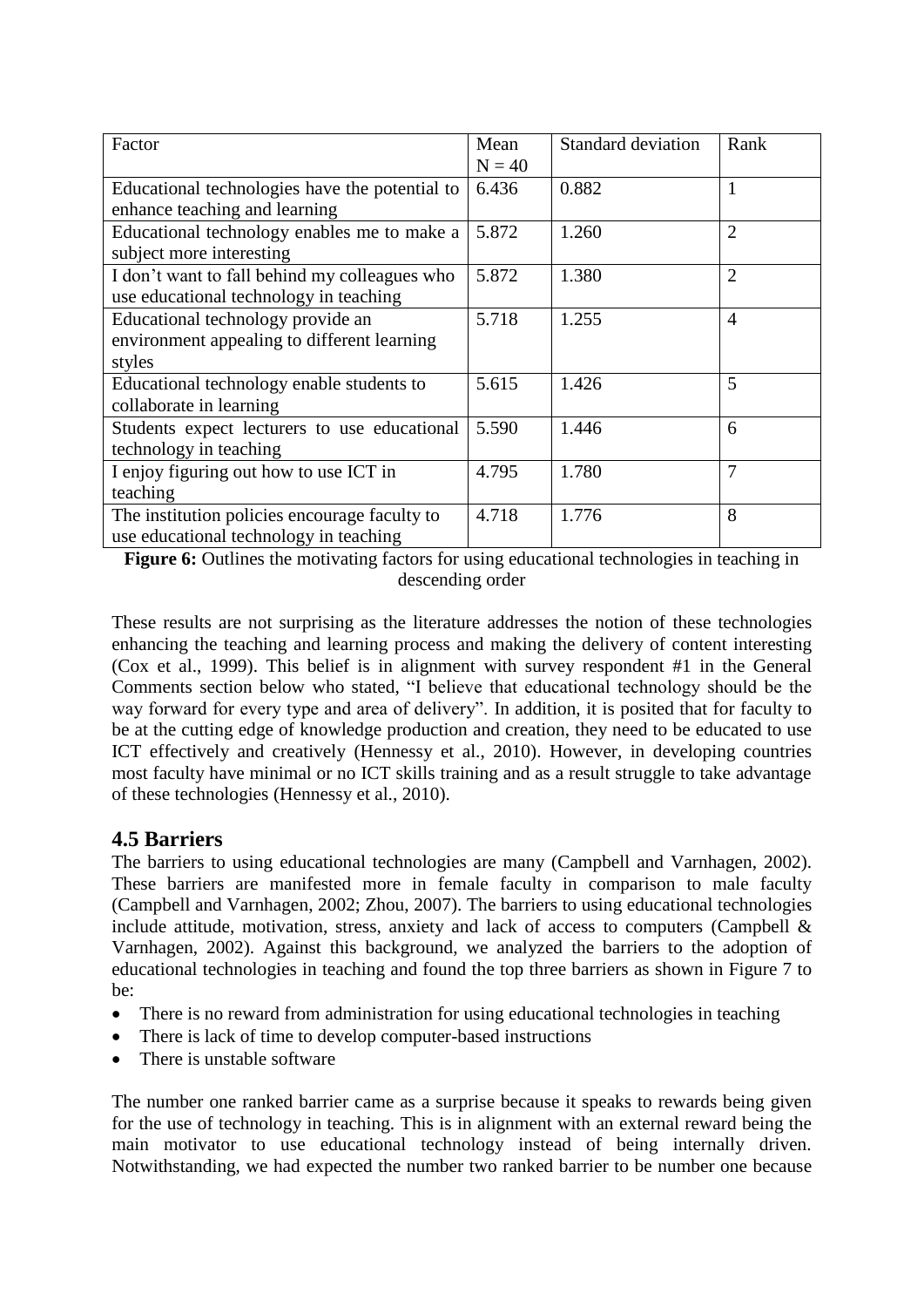the work load of faculty in most cases is high, coupled with large class sizes. These two factors could lead to long hours marking assignments and exams and a heavy demand on faculty time during office hours and other times. This work load is further compounded based on the fact that there are relatively few teaching and research assistant to provide a helping hand to faculty. This expectation is in alignment with one of the respondent in the General Comments section who makes reference to being "constrained fulfilling other duties that there is no time to: (1) learn the technology software and hardware; and (2) learn how to introduce whatever new technology there is in the classroom in a meaningful way".

| Factor                                                                                 | Mean     | <b>Standard Deviation</b> | Rank           |
|----------------------------------------------------------------------------------------|----------|---------------------------|----------------|
|                                                                                        | $N = 40$ |                           |                |
| There is no reward from administration for<br>using educational technology in teaching | 4.154    | 2.159                     |                |
| There is lack of time to develop computer-<br>based instructions                       | 4.128    | 2.028                     | $\overline{2}$ |
| There is unstable software                                                             | 3.462    | 1.790                     | 3              |
| There is a lack of access to hardware                                                  | 3.333    | 1.938                     | 4              |
| Not many training opportunities exist for<br>lecturers                                 | 3.282    | 1.877                     | 5              |
| I feel stressed when using educational<br>technologies in teaching                     | 2.487    | 1.775                     | 6              |
| I get anxious when using educational<br>technologies in teaching                       | 2.333    | 1.510                     | $\overline{7}$ |
| The available educational technology do not<br>fit the course I teach                  | 2.077    | 1.345                     | 8              |

**Figure 7:** Outlines the barriers for using educational technologies in teaching in descending order

#### **4.6 General comments by survey respondents (Exact quotes are presented)**

The last question in the survey instrument was open-ended, in which respondents were asked to make general comments about educational technology in the business school. There were four themes emerging based on the comments made by the respondents to this open-ended survey question. These were:

- 1. Educational technology is important and useful
- 2. There was a need for training in the use of educational technologies
- 3. The use of educational technology create increased anxiety for faculty
- 4. The inclusion of educational technology in teaching created a resource burden

Firstly, the importance of educational technology in teaching and learning was supported with statements such as, "I believe that educational technology should be the way forward for every type and area of delivery" and "The use of ICT in course delivery is indeed quite useful" Another respondent felt that "The value of educational technology is the opportunity for asynchronous learning that it provides". In addition, it was felt that it is imperative to adopt and use education technology in a competitive environment "The environment in which we currently operate has no place for an institution that does not value teaching and learning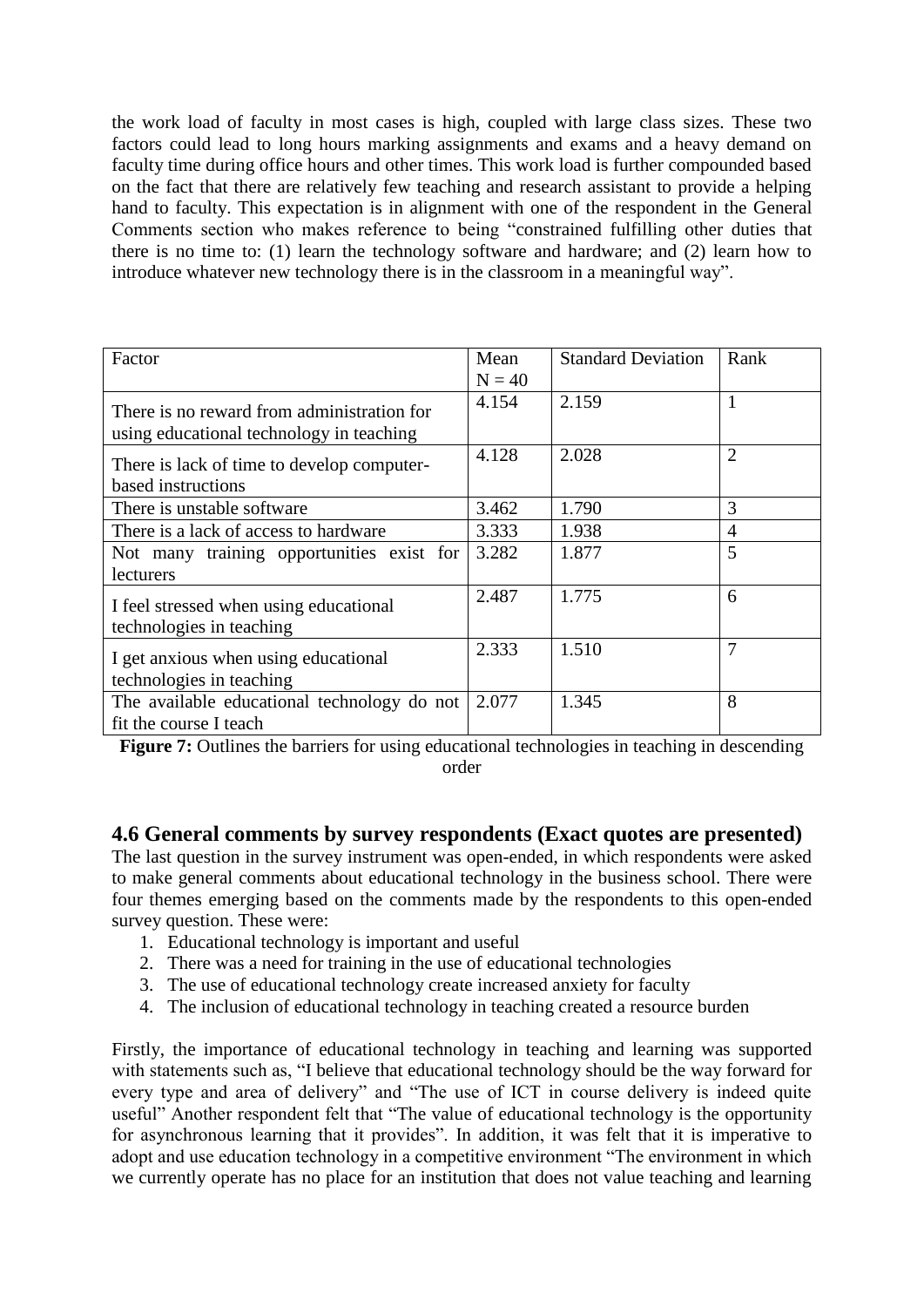in tangible ways. This is particularly the case for a business school, which actively competes with institutions both locally (face to face) and internationally (online)".

Secondly, the need for training and development was highlighted with response like "I am not aware of training opportunities for the development of skills in preparing multimedia presentations using power point presentations & audacity etc"

Thirdly, it is felt that the use of educational technology can create anxiety. This claim is supported by the respondent who said, "I am anxious because one never knows when the technology will fail. I have just talked through the slides when it has happened. It is always a fear at the start of the class though".

Finally, the claim regarding the adoption of educational technology being a resource burden is presented in the following quotations, "We are so constrained fulfilling other duties that there is no time to: (1) learn the technology software and hardware; and (2) learn how to introduce whatever new technology there is in the classroom in a meaningful way". Another respondent posited that "The benefits of educational technology are obvious but one has to sacrifice research time to learn the new technologies as they emerge. One had to sacrifice research time to teach properly in the first place. Educational technology is an additional burden". The final respondent spoke to the issue of constraints being experienced by the business school and stated that "I have had to provide my own hardware and peripherals from my own resources for my teaching. The university did not provide this for me".

In summary it could be argued that educational technology is believed to be important and useful. However, training seminar in their use should be promoted to reinforce the importance of educational technology in teaching and learning. This by extension could increase the adoption of these technologies and possibly serve to reduce the anxiety in their use. These measures are very important especially in the context of the resource constraints being faced by the business school.

### **5. Conclusion**

It is strongly believed that educational technologies have the potential to assist tertiary faculty members address the increasing demands on their time, knowledge and energy. As a result, today's educational institutions are restructuring their mode of operation and lecture room facilities in an attempt to bridge the existing technology gap between the educational sector and the business sector, reduce the load of faculty and enhance classroom delivery. This is evident in the huge amount of expenditure on educational technologies in tertiary institutions to improve teaching and learning.

It is believed that there is a narrowing of the gap between male and female faculty members view of technology. But fundamentally, it still remains accepted that males and females view technology differently which influences the use of educational technology in teaching. This study examined the expertise of faculty in educational technologies, as well as their adoption and non-adoption in using these technologies in teaching and learning in the business school. From the study we can conclude the following in the context of a business school in Jamaica:

1. Male faculty members are more knowledgeable about educational technologies than their female colleagues.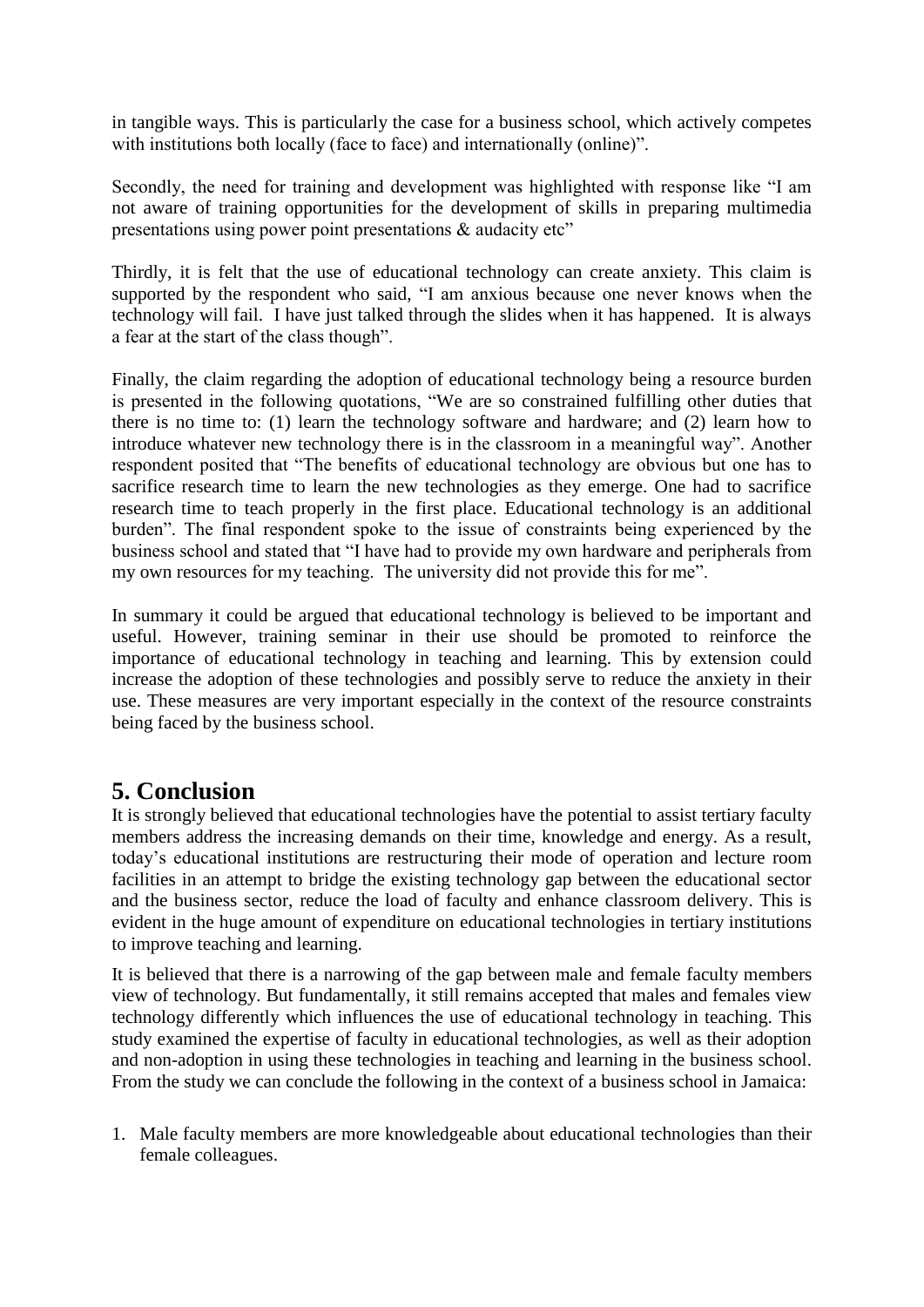- 2. Male faculty members adopt and use more educational technologies in teaching than their female colleagues.
- 3. The main enhancer to the use of educational technology is "Educational technologies have the potential to enhance teaching and learning."
- 4. The main barrier to the use of education technology is "There is no reward from administration for using educational technology in teaching."

The study reinforces the need for further research to assist with the formulation and implementation of the national policy on using educational technologies to enhance teaching and learning in Jamaica.

A limitation of the study is the small sample size which negates the generalizability of the findings. However, we intend to conduct a more in-depth study with a larger sample size and taking a more purposive sampling approach in which respondents are selected based on the objectives of the study. In addition, perhaps a self-administered survey approach would be more effective over the online method used in this study.

#### *Reference*

- Anduwa-Ogiegbaen, S. E. O., & Isah, S. (2005) "Extent of faculty members' use of Internet in the university of Benin, Nigeria," *Journal of Instructional Pedagogies,* (32)4, 269- 276.
- Babbie, E. (2010). *The practice of social research*, *12th edition,* Belmont: Cengage Learning.
- Bilbao-Osorio, B., Dutta, S., & Lanvin, B. (2013) "The global information technology report 2013," *World Economic Forum*, 1-383.
- Breisser, S. R. (2006) "An examination of gender differences in elementary constructionist classrooms using lego/logo instruction," *Computers in the Schools,* (22), 7-19.
- Buabeng-Andoh, C. (2012) "Factors influencing teachers' adoption and integration of information and communication technology into teaching: A review of the literature," *Internation Journal of Education and Development using Information and Communication Technology,* (8)1, 136-155.
- Campbell, K., & Varnhagen, S. (2002) "When faculty use instructional technologies: Using Clark's Delivery Model to understand gender differences," *The Canadian Journal of Higher Education, (XXXII)*1, 31-56.
- Chin, W. W. (2010). How to write-up and report PLS analysis. In Vinzi, V. E., Henseler, J. & Wang, H., *Handbook of partial least squares: concepts, methods and applications*, (655-690) Berlin Heidelberg: Springer - Verlag.
- Cox, M., Preston, C., & Cox, K. (1999) *What factors support or prevent teachers from using ICT in their classrooms?* Paper presented at the British Educational Research Association Annual Conference, University of Sussex at Brighton, UK.
- Cox, M. J., Preston, C., & Cox, K. (1999) *What motivates teachers to use ICT?* Paper presented at the British Educational Research Association Conference, University of Sussex, Brighton, UK.
- Dutta, S., Bilbao-Osorio, B., & Geiger, T. (2012) "The Global Information Technology Report 2012," *World Economic Forum*, 3-22.
- Fife-Schaw, C., Breakwell, G. M., Lee, T., & Spencer, J. (1987) "Attitudes towards new technology in relation to scientific orientation at school: A preliminary study of undergraduates," *British Journal of Educational Psychology,* (57), 114-121.
- Gerlich, R. N. (2005) "Faculty perceptions of distance learning," *Distance Education Report,*  (9)17, 8.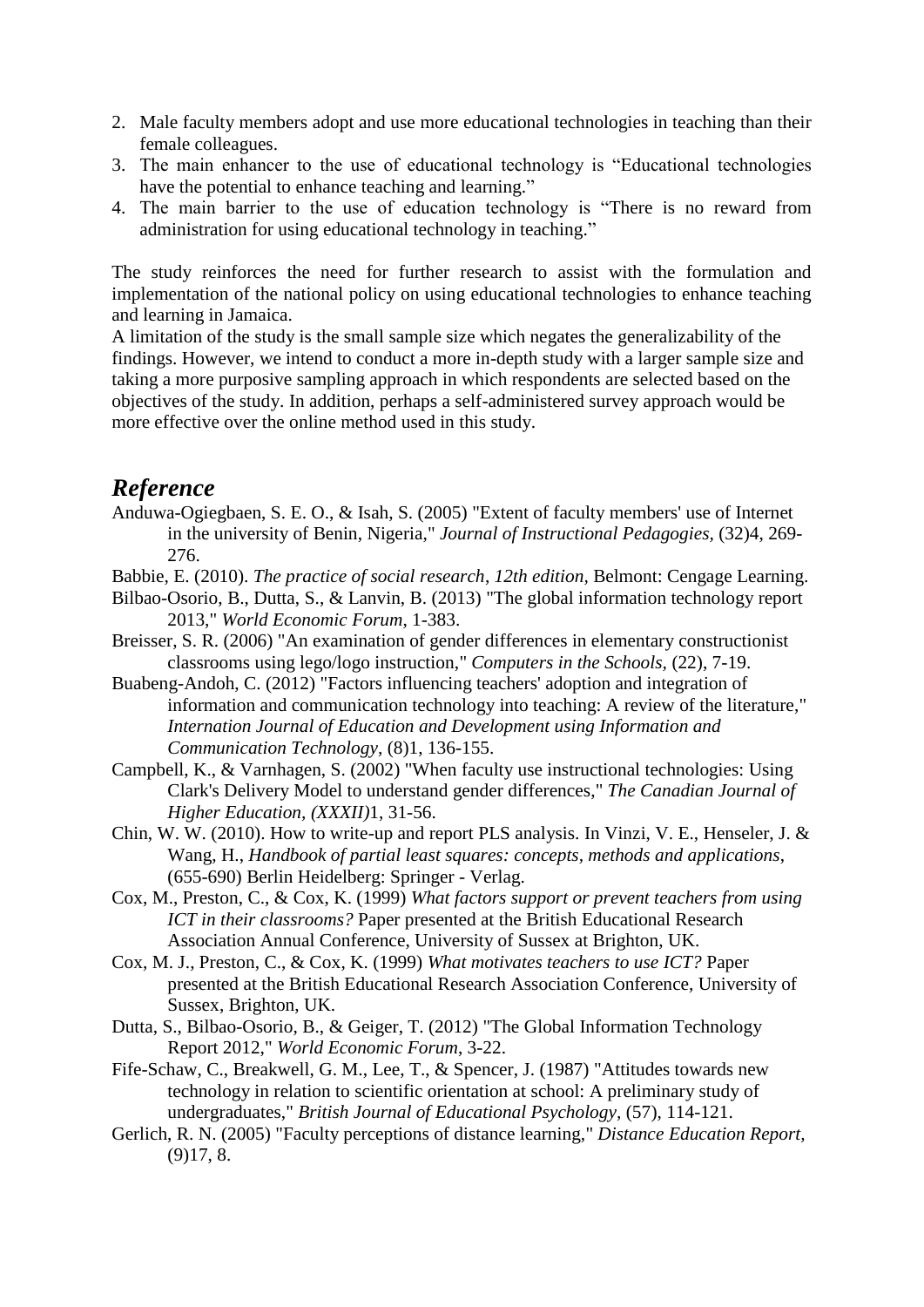- Gulbahar, Y. (2007) "Technology planning: A roadmap to successful technology integration in schools," *Computers & Education,* (49)4, 943-956.
- Hennessy, S., Harrison, D., & Wamakote, L. (2010) "Teacher factors infuencing classroom use of ICT in Sub-Saharan Africa," *Journal of African Studies,* (2), 39-54.
- Jamieson-Proctor, R. M., Burnett, P. C., Finger, G., & Watson, G. (2006) "ICT integration and teachers' confidence in using ICT for teaching and learning in Queensland state schools," *Australasian Journal of Education Technology, 22*(4), 511-530.
- Januszewski, A., & Molenda, M. (2008) *Education Technology: A definition with commentary,* New York, NY: Taylor & Francis.
- Leidner, D., & Jarvenpaa, S. L. (1995) "The use of information technology to enhance management school education: A theoretical view," *MIS Quarterly, 19*(3), 265-291.
- Nut, J. (2010) *Professional educatots and the evoluting role of ICT in schools: Perspective report*. Retrieved November 12, 2011, from
	- <http://www.ictliteracy.info/rf.pdf/ICTinSchools.pdf>
- Park, S. M. (1996) "Research, teaching, and service: Why shouldn't women work count?" *The Journal of Higher Education, 67*(1), 46-84.
- Parry, L., & Wharton, R. (1995) "Electronic networking comes to the university: Factors that influence adoption among faculty," *Journal of Research on Computing in Education, 27*(4), 1-16.
- Robinson, J. (2014) "Tablets in schools programme A boost for entrepreneurism," The *Gleaner*, 1.
- Rogers, E. M. (2003) *Diffusion of innovations, 5th Edition*. New York: Free Press.
- Spotts, T. H., Bowman, M. A., & Mertz, C. (1997) "Gender and use of instructional technologies: A study of university faculty," *Higher Education, 34*, 421-436.
- Tomei, L. (2005) "Taxonomy for the technology domain," *The Journal of Chiropractic Education, 25*(1), 57-58.
- Volman, M., & van Eck, E. (2001) "Gender equity and information technology in education: The second decade," *Review of Educational Research, 71*(4), 613-634.
- Voyer, D. & Voyer, S.D. (2014) "Gender differences in scholastic achievement: A metaanalysis," *Psychological Bulletin, 140*(4), 1174-1204.
- Williams, M. D. (2003) "Technology integration in education," In *Teaching and learning with technology* (pp. 17-31). Singapore: Prentice Hall.
- Wright, C.R. (2014) "5 key barriers to educational technology adoption in the developing world," *Educational Technology Debate*, 1-18.
- Yukselturk, E., & Bulut, S. (2009) "Gender differences in self-regulated online learning environment," *Journal of Educational Technology & Society, 12*(3), 12-22.
- Zhou, G., & Xu, J. (2007) "Adoption of educational technology: How does gender matter?" *International Journal of Teaching and Learning in Higher Education, 19*(2), 140-153.